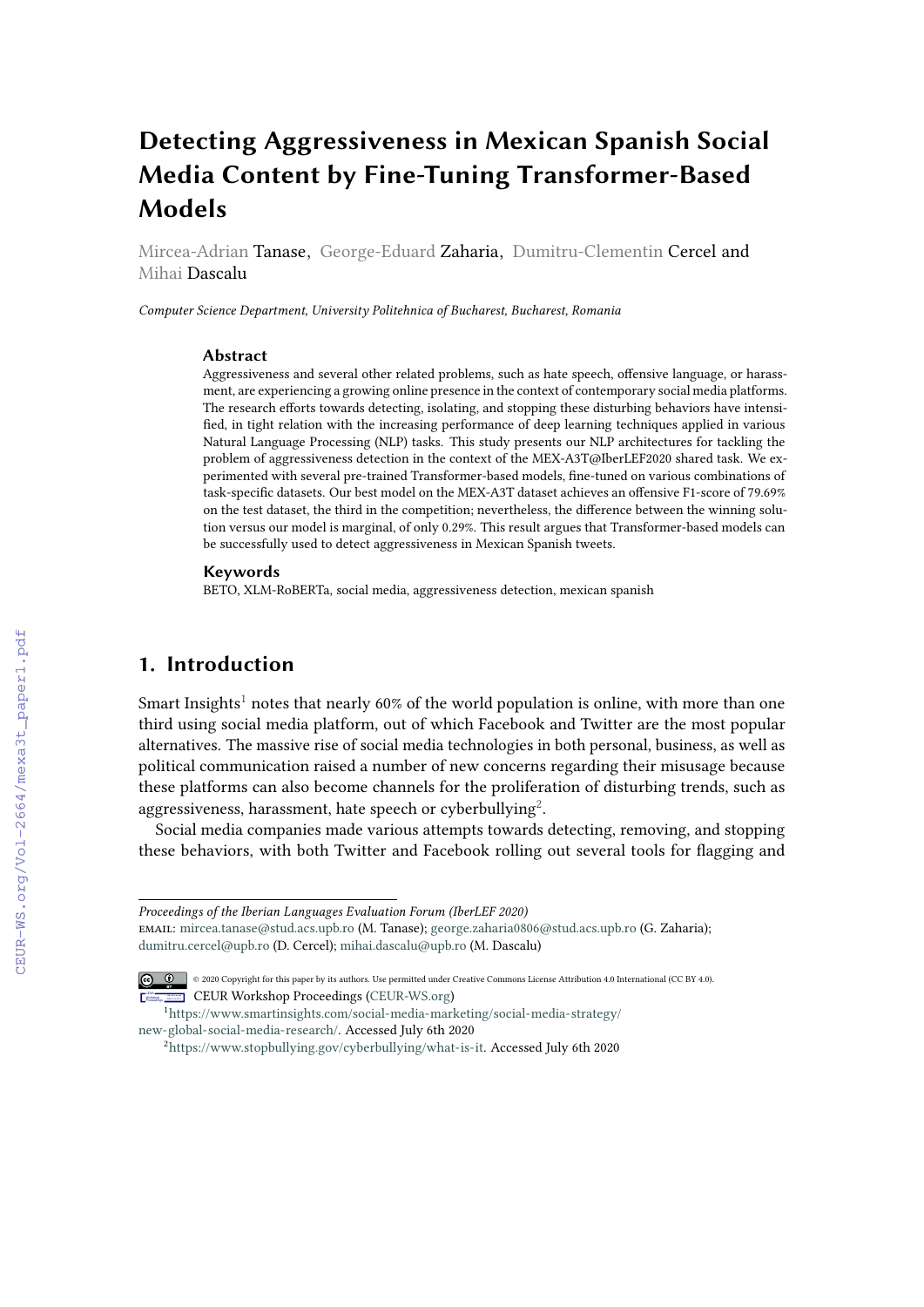reporting unwanted pieces of content $^{3,4}$  $^{3,4}$  $^{3,4}$  $^{3,4}$ ; however, these efforts encountered several problems. First, a very small percentage of the victims even consider using these tools $^5$  $^5$ ; thus, they are unaware of the offences towards them. Second, the amount of data that needs to be flagged and analyzed by human moderators is enormous - for example, Internet Live Stats $^6$  $^6$  estimates that 6,000 tweets are posted online every second. These reasons powered the increasing research efforts towards automated processes, grounded in Natural Language Processing (NLP) techniques, of identification and removal of aggressive, offensive, or hateful content in online social media. Nevertheless, creating an annotated corpus of social media content suitable for this work proved to be a very challenging task due to the subjective and fluctuating definitions of the labels [\[1\]](#page-6-0).

This work presents our approach for the detection track within the MEX-A3T@IberLEF2020 shared task [\[2\]](#page-6-1), which required a binary classification of aggressiveness in tweets written in the Mexican Spanish dialect. State-of-the-art NLP models were considered and fine-tuned starting from pre-trained Transformer-based architectures on Spanish and English, together with multilingual entries.

The remainder of the paper is structured as follows. A brief analysis on state-of-the-art approaches is performed in section [2,](#page-1-4) followed by a description of the datasets and details on the methods employed for automated detection of aggressiveness in sction [3.](#page-2-0) Section [4](#page-5-0) outlines the evaluation process, while conclusions are drawn in section [5.](#page-6-2)

# <span id="page-1-4"></span>**2. Related Work**

The task of automated detection of online aggressiveness is a necessity for modern social media platforms. Early studies are based on classical machine learning algorithms - for example, Greevy and Smeaton [\[3\]](#page-7-0) used the Support Vector Machines to detect racist texts in web pages. However, machine learning algorithms evolved in the last decade, with numerous NLP systems being developed and employed for such problems. Cambria et al. [\[4\]](#page-7-1) used the *sentic computing* paradigm to detect web trolls. Their approach aims to improve the performance for recognition and interpretation of sentiments and opinions in texts, by employing Semantic Web and Artificial Intelligence techniques. Davidson et al. [\[5\]](#page-7-2) analyzed and proposed, for the first time, a hate speech detection corpus together with several machine learning experiments with multiple algorithms (e.g., logistic regression or random forest) and pre-processing techniques (e.g., TF-IDF scores, stemming). Malmasi and Zampieri [\[6\]](#page-7-3) also analyzed this dataset and tried to improve the results using skip-gram features. Gambäck and Sikdar [\[7\]](#page-7-4) improved the results on the same dataset by employing a Convolutional Neural Network (CNN) [\[8\]](#page-7-5) as classifier. Also, Zhang et al. [\[9\]](#page-7-6) analyzed both CNNs and Gated Recurrent Units [\[10\]](#page-7-7), and achieved better results.

In addition, several shared tasks, surveys, and workshops were published in the last years on the previously mentioned topics. For example, Schmidt and Wiegand [\[11\]](#page-7-8) presented a survey on non-neural network methods for detecting hate speech. Workshops and shared tasks on the

<span id="page-1-0"></span><sup>3</sup>[https://help.twitter.com/en/rules-and-policies/hateful-conduct-policy.](https://help.twitter.com/en/rules-and-policies/hateful-conduct-policy) Accessed July 6th 2020

<span id="page-1-1"></span><sup>4</sup>[https://www.facebook.com/communitystandards/hate\\_speech.](https://www.facebook.com/communitystandards/hate_speech) Accessed July 6th 2020

<span id="page-1-3"></span><span id="page-1-2"></span><sup>5</sup>[https://www.pewresearch.org/internet/2017/07/11/online-harassment-2017/.](https://www.pewresearch.org/internet/2017/07/11/online-harassment-2017/) Accessed July 6th 2020 <sup>6</sup>[https://www.internetlivestats.com/.](https://www.internetlivestats.com/) Accessed July 6th 2020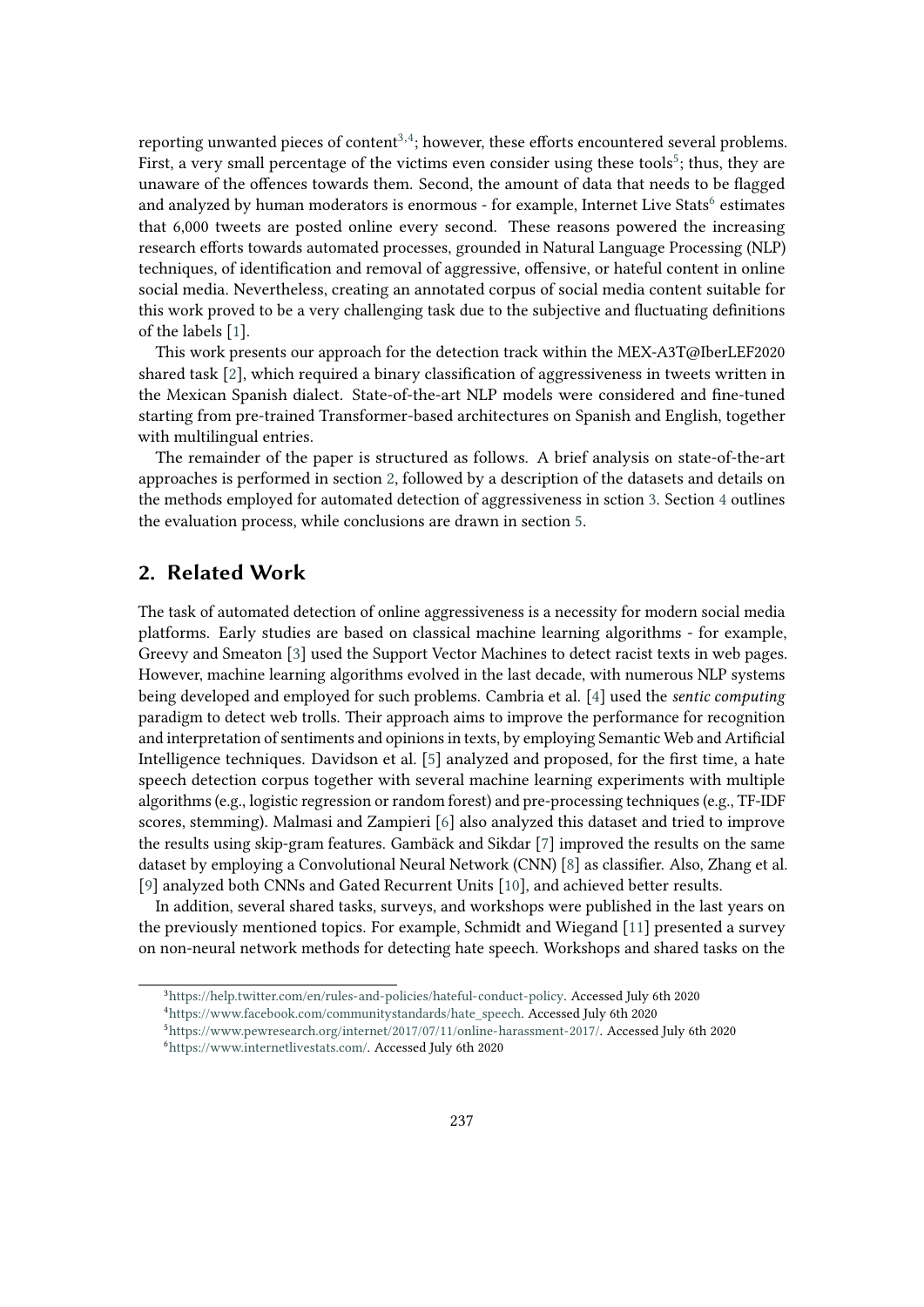subject include both editions of Abusive Language Online [\[1,](#page-6-0) [12\]](#page-7-9), which targeted, among others, the cyberbullying issue. HASOC [\[13\]](#page-7-10) also addressed the problem of hate speech. Moreover, both the SemEval 2019 Task 5 (OffensEval 2019) [\[14\]](#page-7-11) and SemEval 2020 Task 12 (OffensEval 2020) [\[15\]](#page-7-12) shared tasks address offensive language detection in social media. The TRAC-1 [\[16\]](#page-7-13) and TRAC-2 [\[17\]](#page-7-14) workshops proposed the problem of aggression detection on Twitter, focusing on the English, Bangla, and Hindi languages; the best performing models for TRAC-2 used Transformer-based architectures, such as BERT [\[18\]](#page-8-0) or RoBERTa [\[19\]](#page-8-1).

With a stronger focus on the identification of aggressiveness in the Mexican Spanish social media, we also considered the first two editions of the IberLEF MEX-A3T shared task [\[20,](#page-8-2) [21\]](#page-8-3). Reviewing the research of the teams that obtained the highest scores in the 2019 edition reveals that most approaches used deep learning architectures, such as CNNs or Long Short-term Memory networks [\[22\]](#page-8-4), with varying degrees of success.

#### <span id="page-2-0"></span>**3. Method**

#### <span id="page-2-1"></span>**3.1. Datasets**

The MEX-A3T dataset proposed by the organizers for training consists of 7,332 Mexican Spanish tweets, out of which 2,110 are labeled as positive for aggressiveness. Ten percent of the data was held for validation purposes, while preserving the label distribution. The test set of 3,143 tweets was used to compare the submitted solutions.

Our aim was to automatically increase the size of the training data in order to improve the results of our models. At the same time, we wanted to analyze the impact on the model performance if various training datasets, having different labeling schemes, are combined. Each additional dataset has various particularities (see table [1\)](#page-3-0), such as language specific structures and annotation schemes; thus, a standardization process (i.e., thresholding) was imposed to make them suitable for a binary classification task.

#### **3.2. Baseline**

The XGBoost [\[30\]](#page-8-5) model was considered as baseline. In the text pre-processing phase, the tweets were converted to a lowercase representation and stopwords were removed. Tf-Idf scores were computed, alongside character n-grams with  $n = 1,2,3$  as a feature extraction step. Moreover, a grid search was performed to select the best parameters for the XGBoost classifier.

#### **3.3. BERT**

Our models are based on the architecture proposed by Devlin et al. [\[18\]](#page-8-0), namely the Bidirectional Encoder Representations from Transformers (BERT). BERT is a deep neural network designed for various NLP tasks, leveraging the power of both the WordPiece [\[31\]](#page-8-6) embeddings and the Transformers. The architecture is pre-trained using large language corpora designed for a generic task, such as next sentence prediction, and is usually fine-tuned on a downstream task, using a specific corpus. A distinct feature and major advantage of BERT is the unified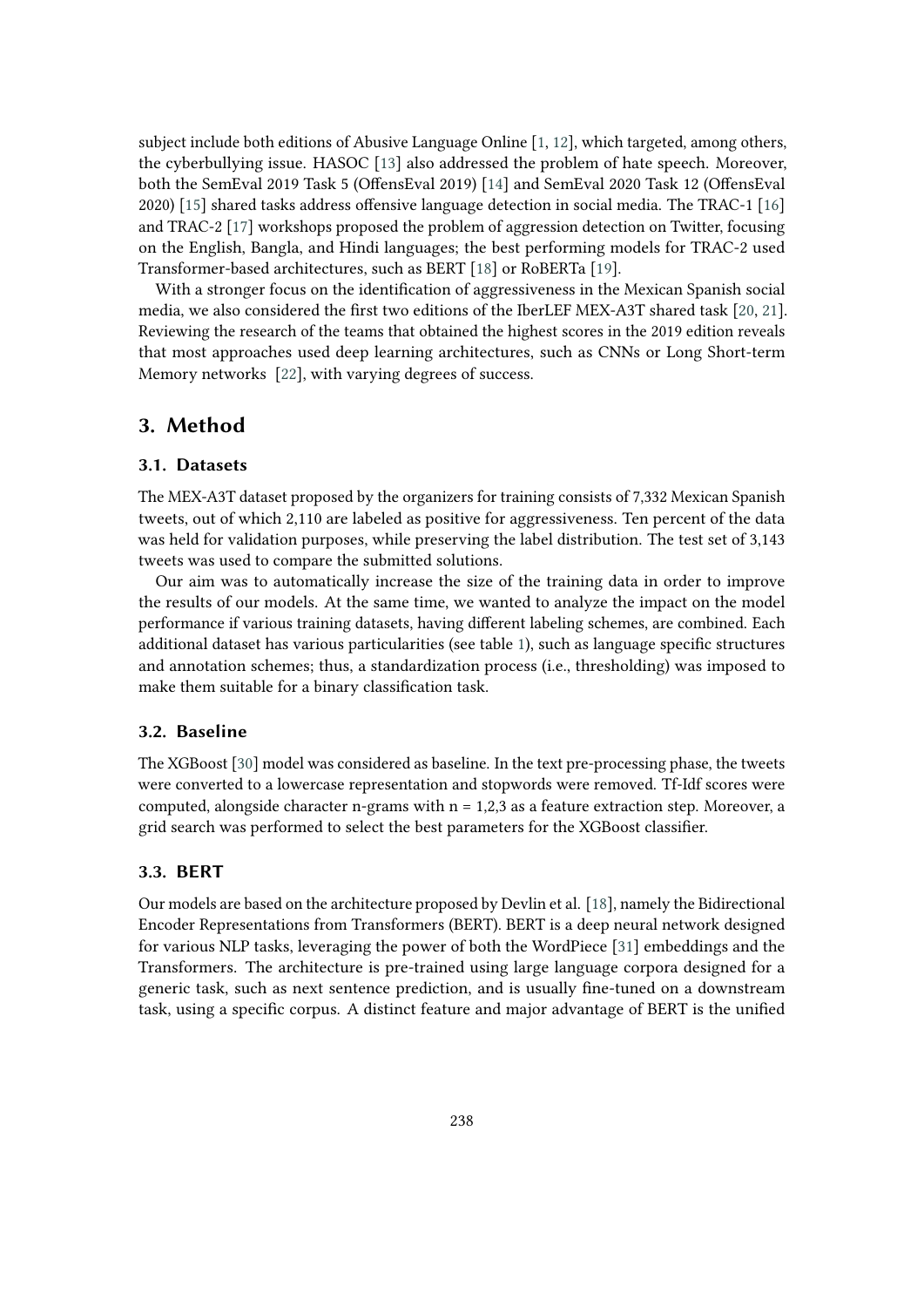architecture across tasks, as there are minimal differences (weights) between the pre-trained architecture and the final architecture used for a particular task.

#### **Table 1**

<span id="page-3-0"></span>Considered additional datasets.

| <b>Dataset</b>                 | Description                                                                                                                                                                                                                                                                                        |  |  |  |  |
|--------------------------------|----------------------------------------------------------------------------------------------------------------------------------------------------------------------------------------------------------------------------------------------------------------------------------------------------|--|--|--|--|
| OLID [23]                      | 13,240 Twitter samples binary labeled for offensive language de-<br>tection, with a 33.23% positive label rate.                                                                                                                                                                                    |  |  |  |  |
| OffensEval [15]                | A collection of offensive language data for five different lan-<br>guages covering the following languages:                                                                                                                                                                                        |  |  |  |  |
|                                | • English (SOLID) [24], consists of over nine million En-<br>glish tweets annotated in a semi-supervised manner, us-<br>ing OLID as the starting point. By applying the pre-<br>viously mention thresholding process, we obtained a<br>12.58% positive label rate.                                 |  |  |  |  |
|                                | • Arabic [25], including 7,000 Twitter samples, binary la-<br>bels, 19.58% positive rate.                                                                                                                                                                                                          |  |  |  |  |
|                                | • Danish [26], with 3,000 Twitter, Reddit, and Facebook<br>samples, binary labels, 12.80% positive rate.                                                                                                                                                                                           |  |  |  |  |
|                                | • Greek [27], containing 7,843 tweets, binary labels,<br>28.43% positive rate.                                                                                                                                                                                                                     |  |  |  |  |
|                                | · Turkish [28], having 31,277 tweets, binary labeled,<br>19.33% positive rate.                                                                                                                                                                                                                     |  |  |  |  |
| <b>HASOC</b> [13]              | A binary annotated corpus for both hate speech and offensive<br>language identification, including subsets for three languages<br>(i.e., English, German, and Hindi), with 5,852 (38.63% positive<br>rate), 3,819 (10.65% positive rate) and 4,665 (47.07% positive<br>rate) tweets, respectively. |  |  |  |  |
| Davidson et al. [5]            | 24,783 tweets annotated using three classes: a) hate speech, b)<br>profanity, but not hate speech, and c) none. We consider the<br>former two positive and the latter as negative to standardize<br>labels; 16.09% positive label rate was achieved after standard-<br>ization.                    |  |  |  |  |
| HatEval [14]                   | Two subsets, one with 10,000 English tweets (42.36% positive)<br>and the other with 5,000 Spanish tweets (41.58% positive), bi-<br>nary annotated for hate speech detection.                                                                                                                       |  |  |  |  |
| $\overline{\text{SIMAH}}$ [29] | 6,374 binary labeled Twitter samples proposed for the SIMAH<br>2019 competition.                                                                                                                                                                                                                   |  |  |  |  |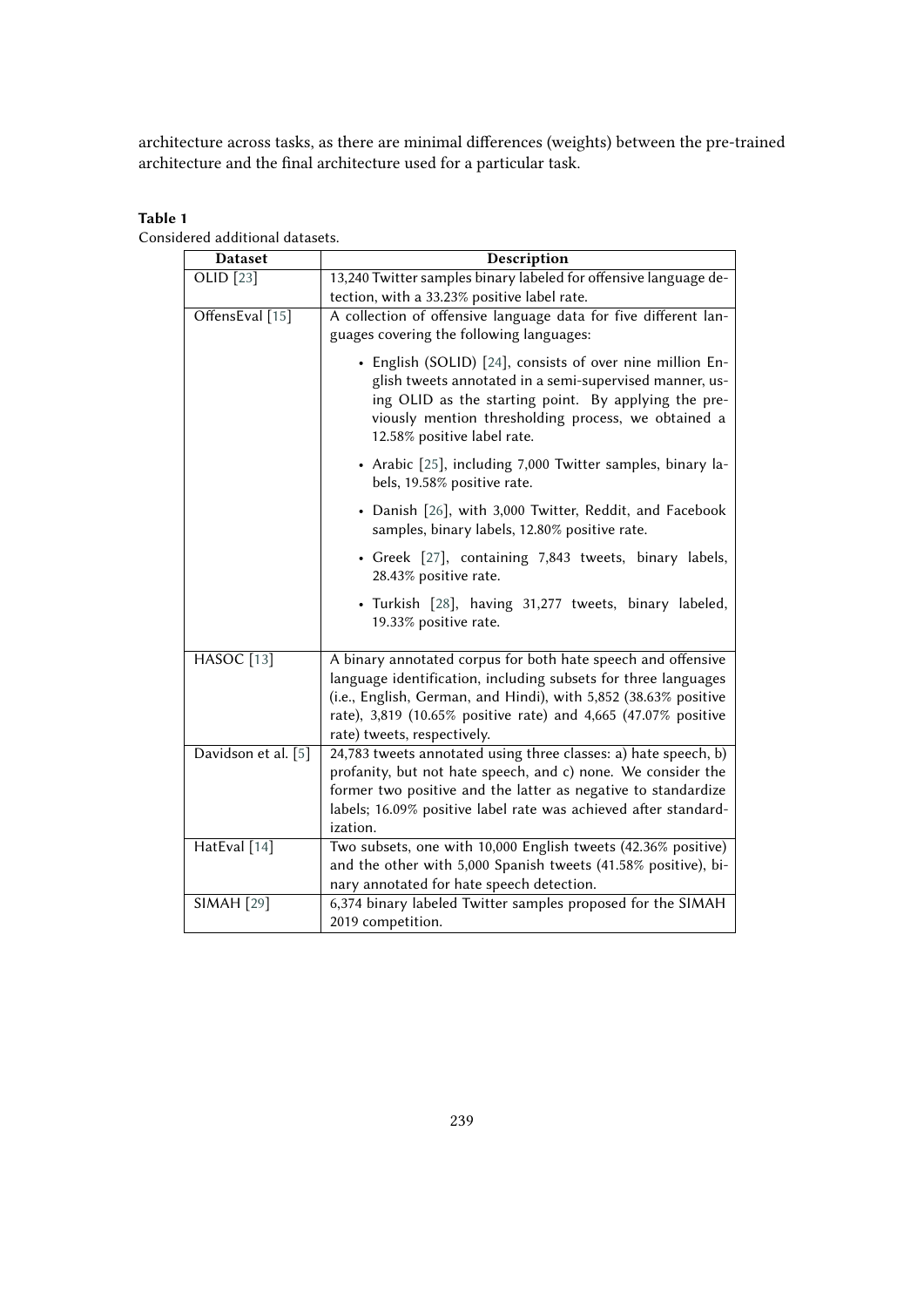## <span id="page-4-1"></span>**3.4. Multilingual BERT (mBERT)**

mBERT [\[32\]](#page-9-0) is a model pre-trained by Google using a multilingual corpus<sup>[7](#page-4-0)</sup>. Pre-training considered sample texts belonging to over 100 languages from different Wikipedia entries. This leads to better performance for highly represented languages (such as English, as well as the Spanish). The mBERT model was finetuned using the following combined datasets:

- The MEX-A3T training set only.
- The MEX-A3T training set along with all the OffensEval data, for observing the influence on the performance of the test set by adding all data from OffensEval (labeled using the same annotation techniques).
- All the available non-English data this allows us to assess the impact of adding other non-English data to the training set.
- All the available data this is a separate experiment from the previous one because the English set is significantly larger and English is the most represented language in the embedding layers of mBERT.

## **3.5. XLM-RoBERTa**

Liu et al. [\[19\]](#page-8-1) proved that BERT is under-trained and proposed a robust BERT pretraining approach which exceeds the results obtained by Devlin et al. [\[18\]](#page-8-0) on several NLP tasks. Conneau et al. [\[33\]](#page-9-1) designed XLM-RoBERTa, a cross-lingual masked language model, and pretrained it on a large corpus containing over 100 languages by applying the same technique as for mBERT. The resulting model significantly outperformed mBERT, while also obtaining good results for low-represented languages. We repeated all the experiments presented in Section [3.4](#page-4-1) using the XLM-RoBERTa model instead of mBERT.

## **3.6. BETO**

Canete et al. [\[34\]](#page-9-2) introduced BETO, a pre-trained BERT model for Spanish. The pre-training corpus includes, aside from the entire Spanish Wikipedia content, all sources from the Spanish OPUS project [\[35\]](#page-9-3). Two experiments were performed using this model:

- Fine-tuning using the MEX-A3T training set only.
- Fine-tuning using the MEX-A3T training set merged with the HatEval Spanish subset to observe the effect on the performances of the model by adding a labeled dataset for slightly different tasks.

<span id="page-4-0"></span><sup>7</sup><https://github.com/google-research/bert/blob/master/multilingual.md>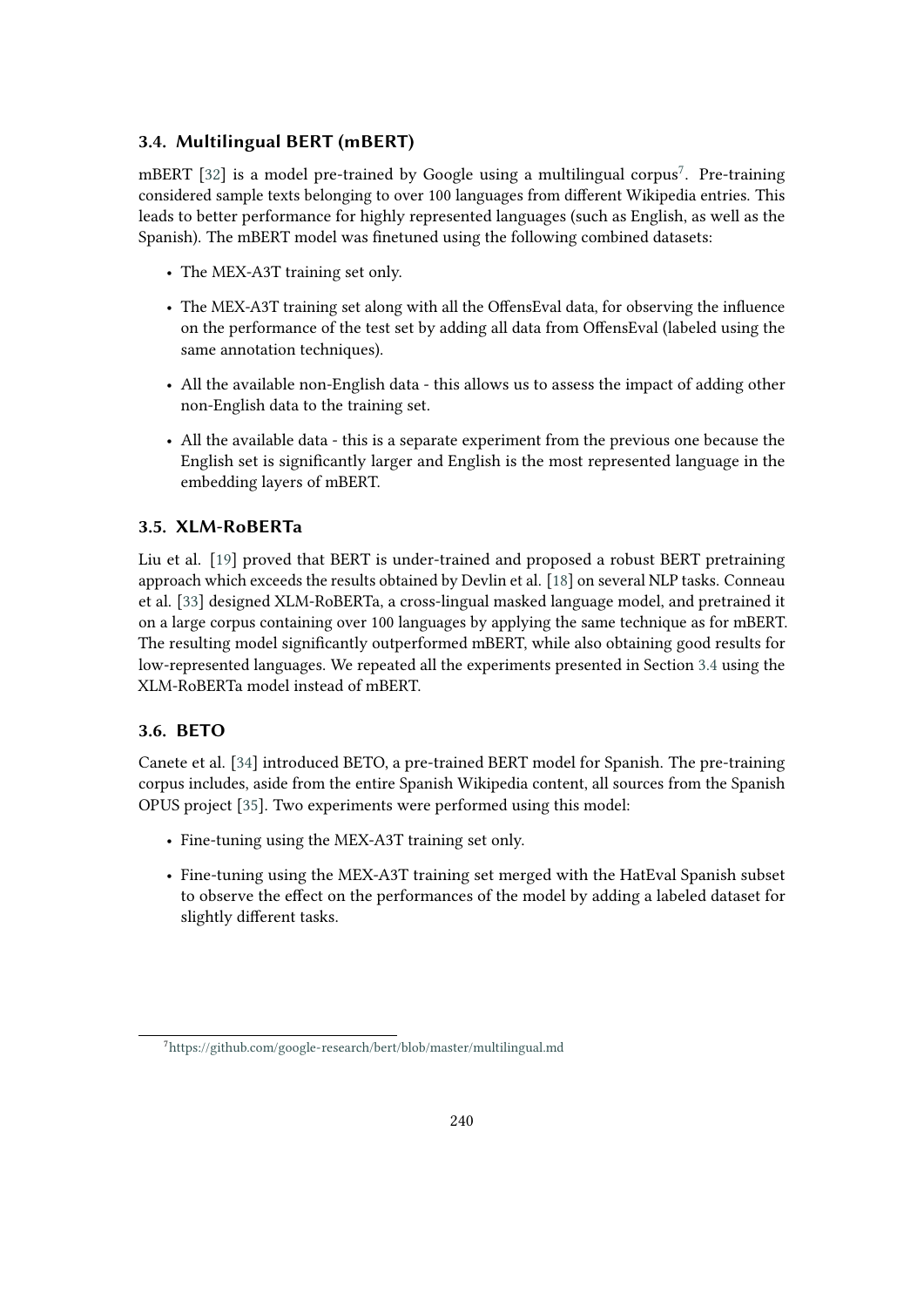#### **3.7. Dataset Translation**

We also experimented with automatically translating the entire MEX-A3T training dataset in English through the Yandex translation  $API^8$  $API^8$ . We chose English by considering the multitude of available texts and corpora used for the pre-training Transformer-based models. We then used the translated training set for fine-tuning the English pre-trained BERT. Our intuition is that the pre-trained BERT model should perform better, given that the semantics and the syntax of the translated entries are properly preserved. However, the preservation task is non-trivial, as the two languages (i.e., English and Spanish) have noticeable structural differences, and a translation process can seriously alter the original idea included in the source entry. Most translation engines suffer from this issue, inasmuch as that they are not capable to accurately transfer the particularities of the source language into the target one.

## <span id="page-5-0"></span>**4. Results**

**Table 2**

Our aim was to integrate as much as possible the data presented in section [3.1,](#page-2-1) although most datasets contain other languages, and are labeled for related tasks in the offensive language detection field. All experiments were performed using an Ubuntu server machine with 4 Intel CPU Cores, one Nvidia RTX2080 Ti GPU and 64 GB RAM. The implementations from the Transformer Python package [\[36\]](#page-9-4) was used for the BERT-based models. The Adam optimizer [\[37\]](#page-9-5) with a learning rate of *2e-5* was used for all the BERT and XLM-RoBERTa experiments.

The results (i.e., accuracy, precision, recall, and offensive F1-score) of each fine-tuned model presented in Section [3](#page-2-0) and evaluated on the MEX-A3T validation set are summarized in Table [2.](#page-5-2)

| Model<br>Architecture | Pre-training<br>Language | Pre-<br>processing | <b>Fine-Tuning</b><br><b>Dataset</b>   | Acc (%) | $P(\%)$ | $R(\%)$ | F1(%) |  |
|-----------------------|--------------------------|--------------------|----------------------------------------|---------|---------|---------|-------|--|
| <b>XGBoost</b>        |                          | n-gram<br>TF-IDF   | MEX-A3T train set                      | 58.61   | 42.12   | 34.82   | 40.61 |  |
| <b>BERT</b>           | English                  | Translation        | All English data                       | 68.42   | 54.18   | 48.41   | 51.07 |  |
| <b>BETO</b>           | Spanish                  |                    | MEX-A3T train set                      | 84.32   | 82.02   | 80.26   | 81.13 |  |
|                       | Spanish                  |                    | MEX-A3T train set<br>+ HatEval Spanish | 85.24   | 81.90   | 81.22   | 81.55 |  |
| <b>BERT</b>           | Multi                    |                    | MEX-A3T train set                      | 72.44   | 69.20   | 64.81   | 66.93 |  |
|                       | Multi                    |                    | All non-English data                   | 74.31   | 69.14   | 68.35   | 68.74 |  |
|                       | Multi                    |                    | All OffensEval data                    | 76.88   | 72.14   | 69.83   | 70.96 |  |
|                       | Multi                    |                    | All data                               | 76.27   | 71.92   | 70.18   | 71.03 |  |
| XLM-RoBERTa           | Multi                    |                    | MEX-A3T train set                      | 73.80   | 70.34   | 65.45   | 67.80 |  |
|                       | Multi                    |                    | All non-English data                   | 77.22   | 72.62   | 68.91   | 70.71 |  |
|                       | Multi                    |                    | All OffensEval data                    | 83.48   | 80.47   | 78.57   | 79.50 |  |
|                       | Multi                    |                    | All data                               | 83.42   | 80.42   | 78.96   | 79.68 |  |

<span id="page-5-2"></span>Results obtained on the MEX-A3T aggressiveness validation set.

As expected, fine-tuning the Transformer-based models surpasses the classical machine

<span id="page-5-1"></span><sup>8</sup>https://tech.yandex.com/translate/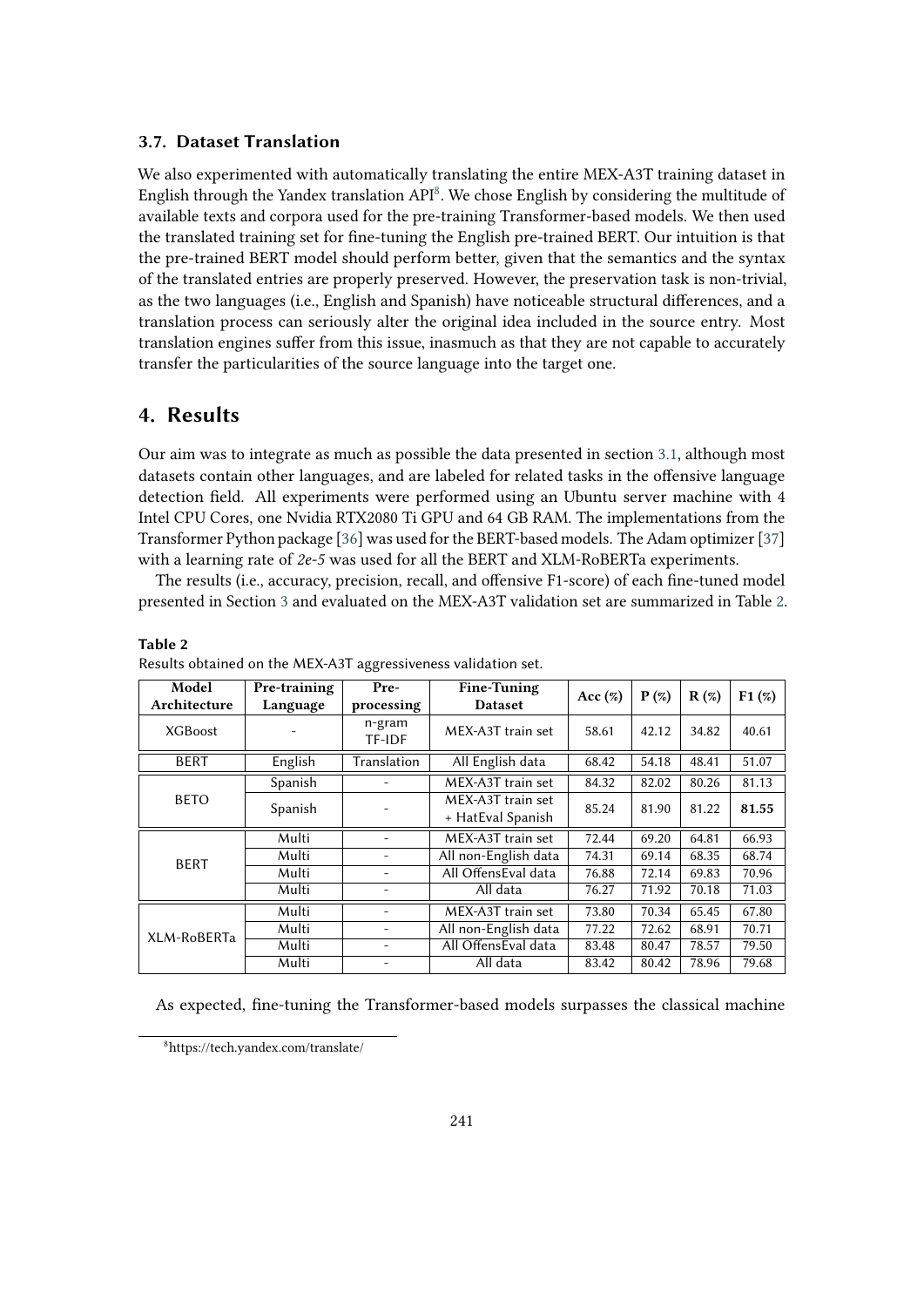learning baseline, whereas XLM-RoBERTa outperforms mBERT. Furthermore, adding more data to the fine-tuning dataset improves the results, even if the added data is labeled for a different, but related task, and contains other languages.

Our experiment with automated translation of Spanish samples to English and using them to fine-tune an English pre-trained BERT was a failed attempt. This is most likely caused by the poor quality of the automatic translation applied on short messages. After inspecting the translation, words are mainly translated correctly, but the syntax and semantics of the tweet were destroyed.

The best results were obtained using the BETO models, thus underlining that, when available, a language-specific pre-trained model scores better than a multilingual one. The best performing model was fine-tuned using both the MEX-A3T training dataset and the HatEval Spanish subset, proving once again that adding the hate speech corpus was beneficial. This last model was used for predicting the labels of the competition test set, obtaining scores of F1=79.69%, P=84.40%, R=86.68%, and Acc=87.59% on the dedicated test set for aggresiveness detection. The previous results ranked third out of 19 submissions, with the leader achieving an offensive F1-score of 79.98%.

## <span id="page-6-2"></span>**5. Conclusions**

This work presented our approach to the shared task of automated aggressiveness detection in Spanish social media samples organized at MEX-A3T 2020. We experimented with finetuning pre-trained Transformer-based models, solutions that achieved state-of-the-art results in multiple NLP tasks.

The obtained scores in the validation phase for the the MEX-A3T 2020 competition prove that the aforementioned method can be successfully applied for the current task, using both multilingual and Spanish pre-trained models. Furthermore, several combinations of datasets annotated for various related tasks (i.e., hate speech, offensive language, and harassment) were included for fine-tuning. We discovered that the performance of the models can be improved by adding more data, even if it is labeled for a slightly different task.

Future development directions include exploring other related datasets for offensive language, aggressiveness, and harassment detection fields. We will also consider potential techniques of pre-processing tweets, including the expansion of mentioned hashtags with corresponding details. In addition, advanced error analysis techniques, such as feature importance or model explainability, could be used to improve the model's performance.

## **References**

- <span id="page-6-0"></span>[1] Z. Waseem, T. Davidson, D. Warmsley, I. Weber, Understanding abuse: A typology of abusive language detection subtasks, in: Proceedings of the First Workshop on Abusive Language Online, 2017, pp. 78–84.
- <span id="page-6-1"></span>[2] M. E. Aragón, H. Jarquín, M. Montes-y Gómez, H. J. Escalante, L. Villaseñor-Pineda, H. Gómez-Adorno, G. Bel-Enguix, J.-P. Posadas-Durán, Overview of mex-a3t at iberlef 2020: Fake news and aggressiveness analysis in mexican spanish, in: Notebook Papers of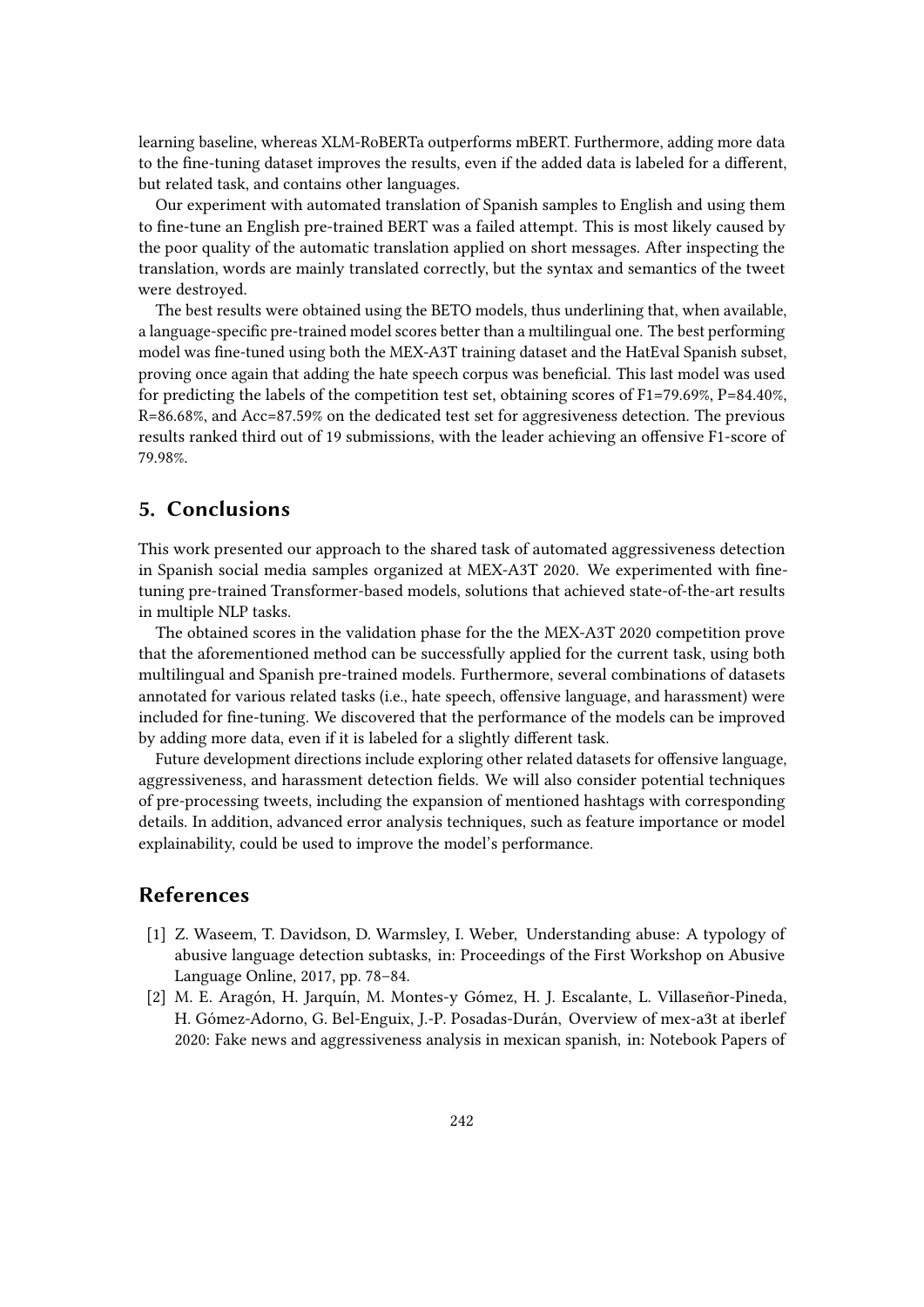2nd SEPLN Workshop on Iberian Languages Evaluation Forum (IberLEF), Malaga, Spain, September, 2020.

- <span id="page-7-0"></span>[3] E. Greevy, A. F. Smeaton, Classifying racist texts using a support vector machine, in: Proceedings of the 27th annual international ACM SIGIR conference on Research and development in information retrieval, 2004, pp. 468–469.
- <span id="page-7-1"></span>[4] E. Cambria, P. Chandra, A. Sharma, A. Hussain, Do not feel the trolls, ISWC, Shanghai (2010).
- <span id="page-7-2"></span>[5] T. Davidson, D. Warmsley, M. Macy, I. Weber, Automated hate speech detection and the problem of offensive language, in: Eleventh international aaai conference on web and social media, 2017.
- <span id="page-7-3"></span>[6] S. Malmasi, M. Zampieri, Challenges in discriminating profanity from hate speech, Journal of Experimental & Theoretical Artificial Intelligence 30 (2018) 187–202.
- <span id="page-7-4"></span>[7] B. Gambäck, U. K. Sikdar, Using convolutional neural networks to classify hate-speech, in: Proceedings of the first workshop on abusive language online, 2017, pp. 85–90.
- <span id="page-7-5"></span>[8] Y. Kim, Convolutional neural networks for sentence classification, in: Proceedings of the 2014 Conference on Empirical Methods in Natural Language Processing (EMNLP), Association for Computational Linguistics, Doha, Qatar, 2014, pp. 1746–1751. URL: [https:](https://www.aclweb.org/anthology/D14-1181) [//www.aclweb.org/anthology/D14-1181.](https://www.aclweb.org/anthology/D14-1181) doi:[10.3115/v1/D14-1181](http://dx.doi.org/10.3115/v1/D14-1181).
- <span id="page-7-6"></span>[9] Z. Zhang, D. Robinson, J. Tepper, Detecting hate speech on twitter using a convolution-gru based deep neural network, in: European semantic web conference, Springer, 2018, pp. 745–760.
- <span id="page-7-7"></span>[10] J. Chung, C. Gulcehre, K. Cho, Y. Bengio, Empirical evaluation of gated recurrent neural networks on sequence modeling, arXiv preprint arXiv:1412.3555 (2014).
- <span id="page-7-8"></span>[11] A. Schmidt, M. Wiegand, A survey on hate speech detection using natural language processing, in: Proceedings of the Fifth International Workshop on Natural Language Processing for Social Media, 2017, pp. 1–10.
- <span id="page-7-9"></span>[12] D. Fišer, R. Huang, V. Prabhakaran, R. Voigt, Z. Waseem, J. Wernimont, Proceedings of the 2nd workshop on abusive language online (alw2), in: Proceedings of the 2nd Workshop on Abusive Language Online (ALW2), 2018.
- <span id="page-7-10"></span>[13] T. Mandl, S. Modha, P. Majumder, D. Patel, M. Dave, C. Mandlia, A. Patel, Overview of the hasoc track at fire 2019: Hate speech and offensive content identification in indo-european languages, in: Proceedings of the 11th Forum for Information Retrieval Evaluation, 2019, pp. 14–17.
- <span id="page-7-11"></span>[14] V. Basile, C. Bosco, E. Fersini, D. Nozza, V. Patti, F. M. R. Pardo, P. Rosso, M. Sanguinetti, Semeval-2019 task 5: Multilingual detection of hate speech against immigrants and women in twitter, in: Proceedings of the 13th International Workshop on Semantic Evaluation, 2019, pp. 54–63.
- <span id="page-7-12"></span>[15] M. Zampieri, P. Nakov, S. Rosenthal, P. Atanasova, G. Karadzhov, H. Mubarak, L. Derczynski, Z. Pitenis, c. Çöltekin, SemEval-2020 Task 12: Multilingual Offensive Language Identification in Social Media (OffensEval 2020), in: Proceedings of SemEval, 2020.
- <span id="page-7-13"></span>[16] R. Kumar, A. K. Ojha, S. Malmasi, M. Zampieri, Benchmarking aggression identification in social media, in: Proceedings of the First Workshop on Trolling, Aggression and Cyberbullying (TRAC-2018), 2018, pp. 1–11.
- <span id="page-7-14"></span>[17] S. Bhattacharya, S. Singh, R. Kumar, A. Bansal, A. Bhagat, Y. Dawer, B. Lahiri, A. K. Ojha,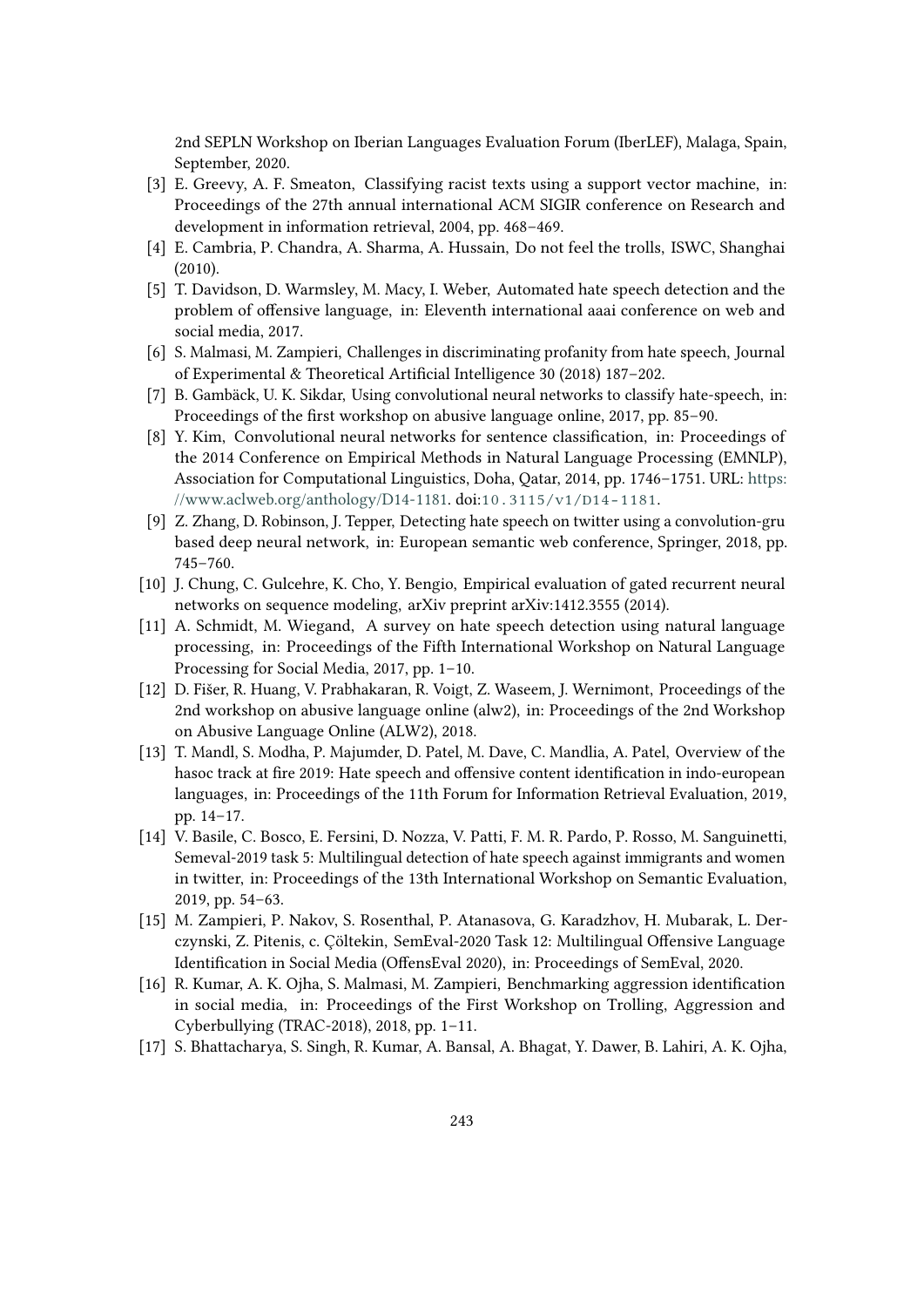Developing a multilingual annotated corpus of misogyny and aggression, in: Proceedings of the Second Workshop on Trolling, Aggression and Cyberbullying, European Language Resources Association (ELRA), Marseille, France, 2020, pp. 158–168.

- <span id="page-8-0"></span>[18] J. Devlin, M.-W. Chang, K. Lee, K. Toutanova, Bert: Pre-training of deep bidirectional transformers for language understanding, in: Proceedings of the 2019 Conference of the North American Chapter of the Association for Computational Linguistics: Human Language Technologies, Volume 1 (Long and Short Papers), 2019, pp. 4171–4186.
- <span id="page-8-1"></span>[19] Y. Liu, M. Ott, N. Goyal, J. Du, M. Joshi, D. Chen, O. Levy, M. Lewis, L. Zettlemoyer, V. Stoyanov, Roberta: A robustly optimized bert pretraining approach, arXiv preprint arXiv:1907.11692 (2019).
- <span id="page-8-2"></span>[20] M. Á. Álvarez-Carmona, E. Guzmán-Falcón, M. Montes-y Gómez, H. J. Escalante, L. Villasenor-Pineda, V. Reyes-Meza, A. Rico-Sulayes, Overview of mex-a3t at ibereval 2018: Authorship and aggressiveness analysis in mexican spanish tweets, in: Notebook Papers of 3rd SEPLN Workshop on Evaluation of Human Language Technologies for Iberian Languages (IBEREVAL), Seville, Spain, volume 6, 2018.
- <span id="page-8-3"></span>[21] M. E. Aragón, M. Á. Á. Carmona, M. Montes-y Gómez, H. J. Escalante, L. V. Pineda, D. Moctezuma, Overview of mex-a3t at iberlef 2019: Authorship and aggressiveness analysis in mexican spanish tweets., in: IberLEF@ SEPLN, 2019, pp. 478–494.
- <span id="page-8-4"></span>[22] S. Hochreiter, J. Schmidhuber, Long short-term memory, Neural computation 9 (1997) 1735–1780.
- <span id="page-8-7"></span>[23] M. Zampieri, S. Malmasi, P. Nakov, S. Rosenthal, N. Farra, R. Kumar, Predicting the type and target of offensive posts in social media, in: Proceedings of the 2019 Conference of the North American Chapter of the Association for Computational Linguistics: Human Language Technologies, Volume 1 (Long and Short Papers), 2019, pp. 1415–1420.
- <span id="page-8-8"></span>[24] S. Rosenthal, P. Atanasova, G. Karadzhov, M. Zampieri, P. Nakov, A Large-Scale Semi-Supervised Dataset for Offensive Language Identification, in: arxiv, 2020.
- <span id="page-8-9"></span>[25] H. Mubarak, A. Rashed, K. Darwish, Y. Samih, A. Abdelali, Arabic offensive language on twitter: Analysis and experiments, arXiv preprint arXiv:2004.02192 (2020).
- <span id="page-8-10"></span>[26] G. I. Sigurbergsson, L. Derczynski, Offensive Language and Hate Speech Detection for Danish, in: Proceedings of the 12th Language Resources and Evaluation Conference, ELRA, 2020.
- <span id="page-8-11"></span>[27] Z. Pitenis, M. Zampieri, T. Ranasinghe, Offensive Language Identification in Greek, in: Proceedings of the 12th Language Resources and Evaluation Conference, ELRA, 2020.
- <span id="page-8-12"></span>[28] c. Çöltekin, A Corpus of Turkish Offensive Language on Social Media, in: Proceedings of the 12th International Conference on Language Resources and Evaluation, ELRA, 2020.
- <span id="page-8-13"></span>[29] S. Sharifirad, S. Matwin, When a tweet is actually sexist. a more comprehensive classification of different online harassment categories and the challenges in nlp, arXiv preprint arXiv:1902.10584 (2019).
- <span id="page-8-5"></span>[30] T. Chen, C. Guestrin, Xgboost: A scalable tree boosting system, in: Proceedings of the 22nd acm sigkdd international conference on knowledge discovery and data mining, 2016, pp. 785–794.
- <span id="page-8-6"></span>[31] Y. Wu, M. Schuster, Z. Chen, Q. V. Le, M. Norouzi, W. Macherey, M. Krikun, Y. Cao, Q. Gao, K. Macherey, et al., Google's neural machine translation system: Bridging the gap between human and machine translation, arXiv preprint arXiv:1609.08144 (2016).